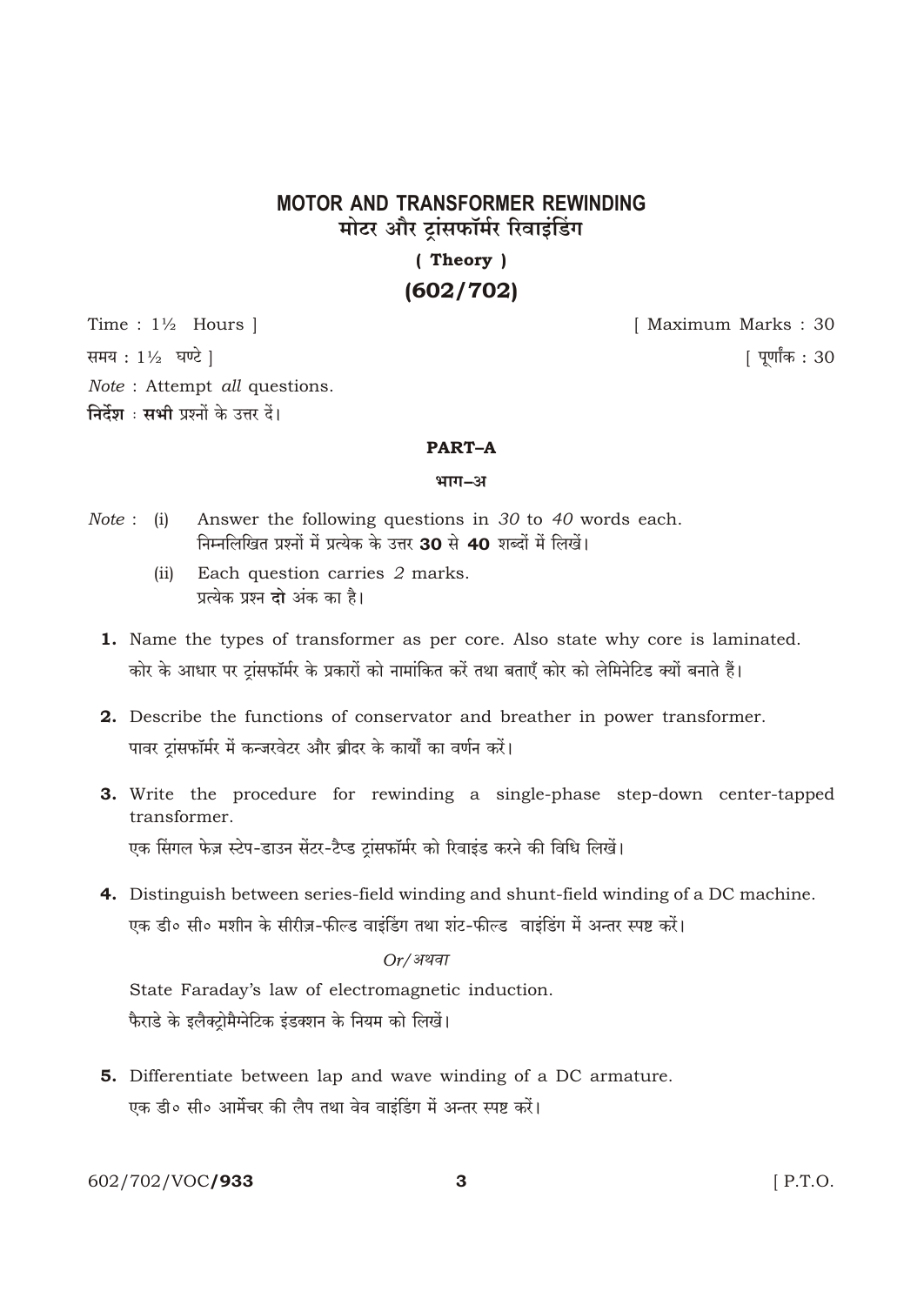- 6. Why is starter essential for starting induction motor? Name the different types of starters used with AC motor. इन्डक्शन मोटर को स्टार्ट करने के लिए स्टार्टर क्यों आवश्यक है? विभिन्न प्रकार के ए०सी० मोटरों के स्टार्टरों के नाम लिखें।
- 7. Calculate the electrical degree per slot for 3-phase motor of 48 slots, 8-pole motor. Also indicate the no. of slots for taking out three starting leads. एक 3-फेज़, 48-स्लॉट, 8-पोल मोटर की इलैक्टिकल डिग्री/स्लॉट की गणना करें तथा यह भी बताएँ कि तीन आरम्भ के मिरों के बीच में कितने स्लॉरों का अन्तर होगा।
- 8. Summarize the procedure for impregnating the armature winding with varnish. आर्मेचर वाइंडिंग को वार्निश के साथ इम्प्रेग्नेट करने की विधि का संक्षेप में वर्णन करें।
- **9.** Enumerate the purpose of using the following in single-phase capacitor motor:
	- (A) Two windings (B) Centrifugal switch
	- (C) Capacitor

निम्नलिखित के एकल-फेज़ कैपेसिटर मोटर में प्रयोग का उद्देश्य लिखें :

- $(A)$  दो वाइंडिंग (B) सेन्ट्रीफ्यूगल स्विच
- (C) कैपेसिटर
- 10. Name the essential equipments and instruments required to be installed on a switch-board for running a squirrel-cage induction motor of 10 HP. Sketch the diagram.

एक 10 एच॰ पी॰ स्किरल-केज इन्डक्शन मोटर को चलाने हेतु स्विच बोर्ड पर लगाए जाने वाले आवश्यक मापकयंत्रों तथा उपकरणों के नाम लिखें तथा चित्र बनाएँ।

- 11. State the formula of pump efficiency and define hydraulic efficiency of pump. पम्प की एफीशियेन्सी का सत्र लिखें तथा पम्प की हाइडॉलिक एफीशियेन्सी की परिभाषा लिखें।
- 12. What is priming in centrifugal pump? How is this done? Name the three methods. सेन्ट्रीफ्यूगल पम्प में प्राइमिंग क्या है? प्राइमिंग किस प्रकार से करते हैं? इसकी तीन विधियों के नाम लिखें।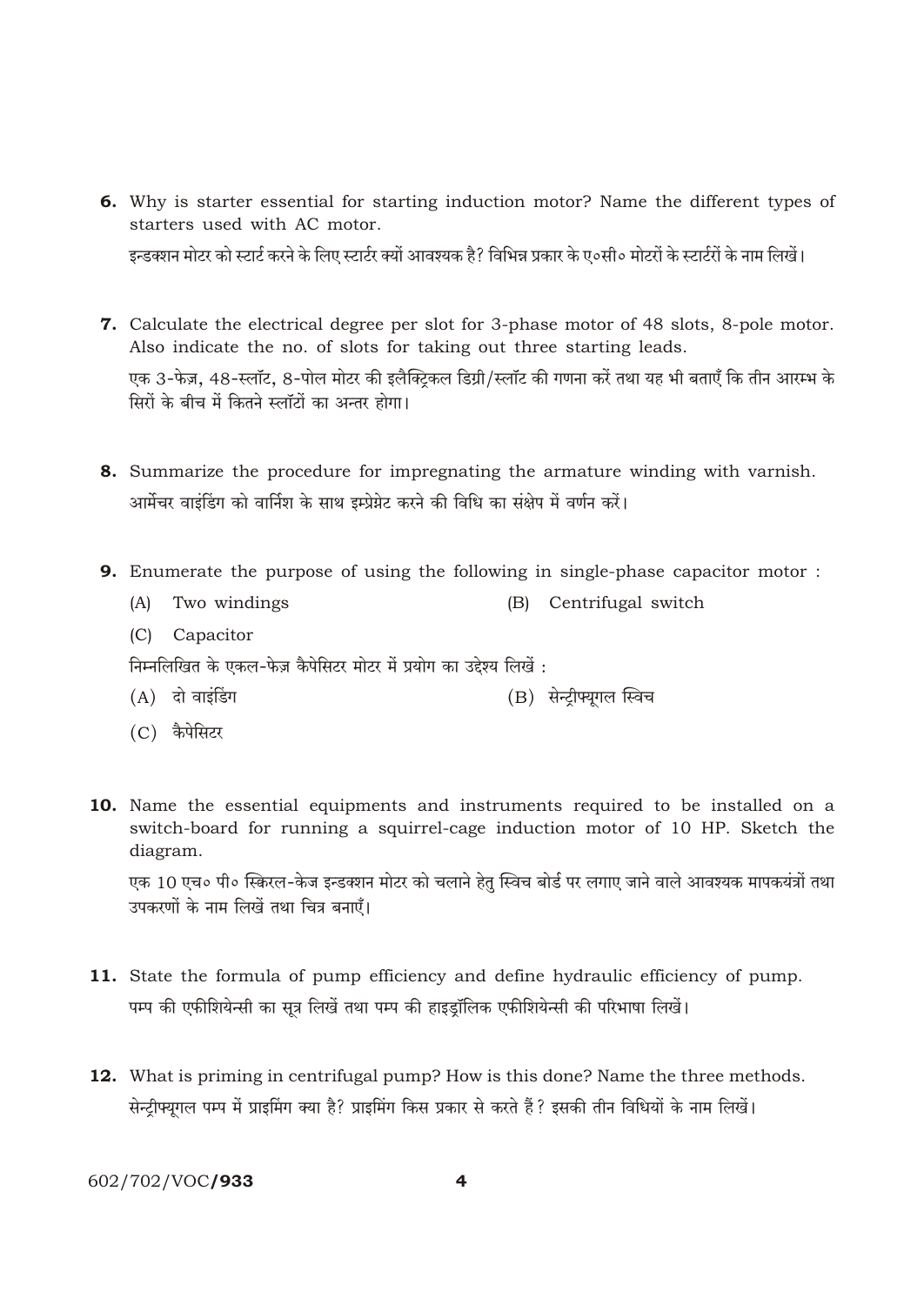#### **PART-B**

#### भाग–ब

- Note : (i) Complete the following sentences. निम्नलिखित वाक्यों को पूरा करें।
	- (ii) Each question carries  $\frac{1}{2}$  mark. प्रत्येक प्रश्न आधे अंक का है।
- 13. The main reason of deterioration of insulation is in transformer oil. इन्सुलेशन खराब होने का मुख्य कारण ट्रांसफॉर्मर ऑयल में —— है।
- 14. The sleeve is used to insulate the winding -वाइंडिंग के —— को इन्सुलेट करने के लिए स्लीव का प्रयोग किया जाता है।
- **15.** The brushes of electric machine are made from  $\frac{1}{\sqrt{1-\frac{1}{\sqrt{1-\frac{1}{\sqrt{1-\frac{1}{\sqrt{1-\frac{1}{\sqrt{1-\frac{1}{\sqrt{1-\frac{1}{\sqrt{1-\frac{1}{\sqrt{1-\frac{1}{\sqrt{1-\frac{1}{\sqrt{1-\frac{1}{\sqrt{1-\frac{1}{\sqrt{1-\frac{1}{\sqrt{1-\frac{1}{\sqrt{1-\frac{1}{\sqrt{1-\frac{1}{\sqrt{1-\frac{1}{\sqrt{1-\frac{1}{\sqrt{1-\frac{1}{\$ इलैक्ट्कि मशीन के ब्रश - से बनाए जाते हैं।
- 16. In case of direct coupling of motor with pump should be used. मोटर को पम्प से सीधा जोड़ने के लिए —— का प्रयोग करना चाहिए।
- 17. The direction of rotation of repulsion motor can be changed by putting the carbon brushes at - from its original position. जब कार्बन ब्रशों को वास्तविक स्थिति से —— पर बदला जाता है, तो रिपल्शन मोटर की चाल बदल जाती है।
- 18. The earth electrode should not have resistance more than ohms. अर्थ इलैक्ट्रोड की रेजिस्टैंस —— ओह्म से अधिक नहीं होनी चाहिए।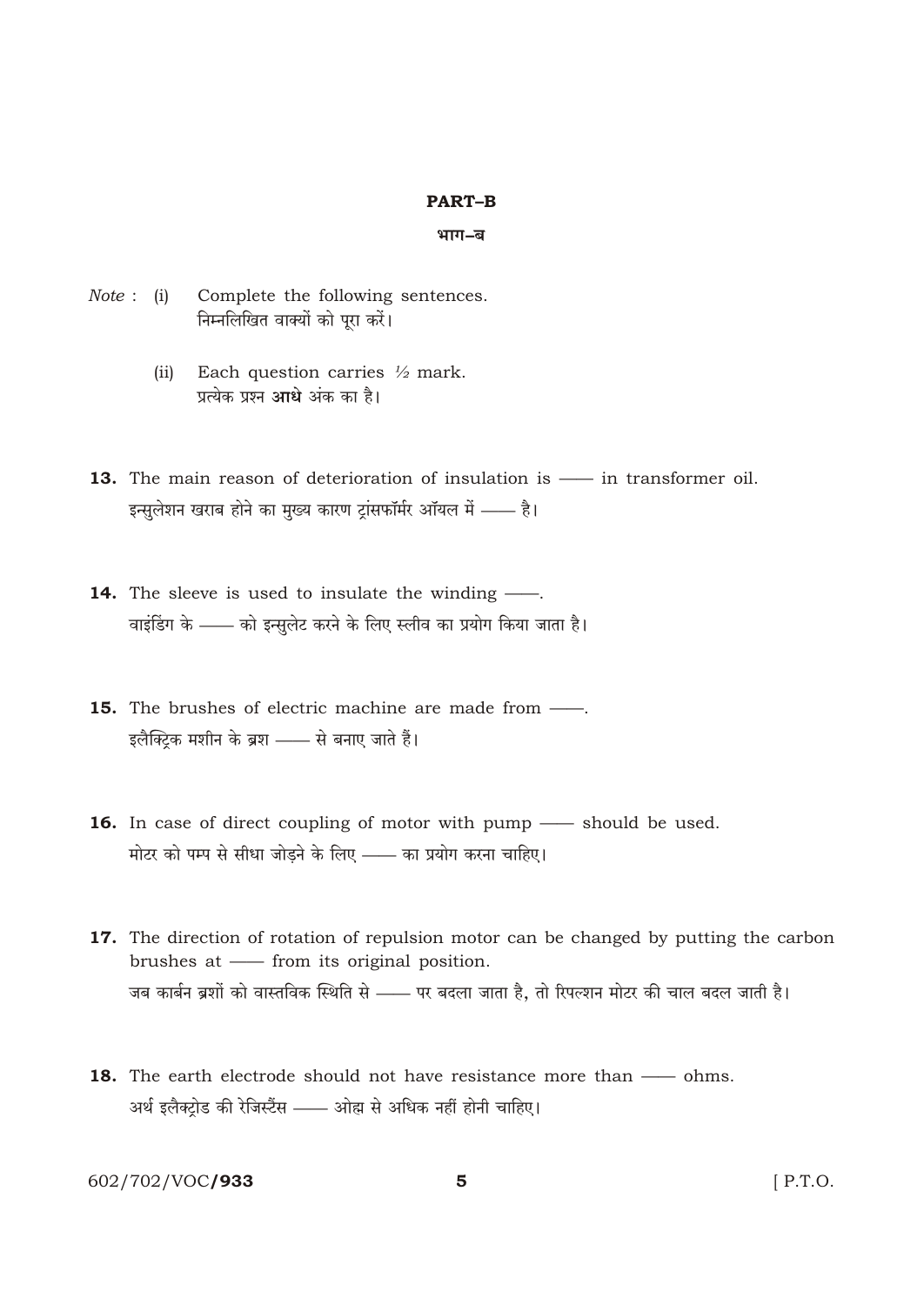#### **PART-C**

#### भाग–स

|                                                            |      | <i>Note</i> : (i) Write the appropriate alternative.<br>सही उत्तर का चुनाव करें।   |     |                 |  |  |  |
|------------------------------------------------------------|------|------------------------------------------------------------------------------------|-----|-----------------|--|--|--|
|                                                            | (ii) | Each question carries $\frac{1}{2}$ mark.<br>प्रत्येक प्रश्न <b>आधे</b> अंक का है। |     |                 |  |  |  |
| <b>19.</b> The insulation between commutator segment is of |      |                                                                                    |     |                 |  |  |  |
| (A)                                                        |      | fiber                                                                              | (B) | <b>Bakelite</b> |  |  |  |
| (C)                                                        |      | mica                                                                               | (D) | asbestos        |  |  |  |
| कम्यूटेटर सेग्मेन्ट के बीच में लगा इन्सुलेटर होता है       |      |                                                                                    |     |                 |  |  |  |
| (A)                                                        |      | फाइबर का                                                                           | (B) | बैकलाइट का      |  |  |  |
| IC)                                                        |      | माइका का                                                                           | (D) | एस्बस्टस का     |  |  |  |

20. The protective device used in the starter to protect the motor from excessive current  $is$ 

- (A) no voltage release coil
- (B) overload release coil
- (C) contractors
- (D) None of these
- मोटर को अधिक करंट से बचाने के लिए स्टार्टर में प्रयोग होने वाला बचाव उपकरण है
- (A) नो-वोल्टेज रिलीज़ कॉयल
- (B) ओवर-लोड रिलीज़ कॉयल
- (C) कॉन्ट्रैक्टर्स
- (D) उपरोक्त में से कोई नहीं

21. In a single-phase induction motor, starting winding is disconnected by

- (A) intermediate switch (B) tumbler switch
- (C) centrifugal switch (D) DPIC main switch
- एक सिंगल-फेज़ इन्डक्शन मोटर में स्टार्टिंग वाइंडिंग को काटा जाता है
- (A) इन्टरमीडियेट स्विच द्वारा (B) टम्बलर स्विच द्वारा
- (C) सेन्ट्रीफ्यूगल स्विच द्वारा (D) डी॰ पी॰ आइ॰ सी॰ मेन स्विच द्वारा